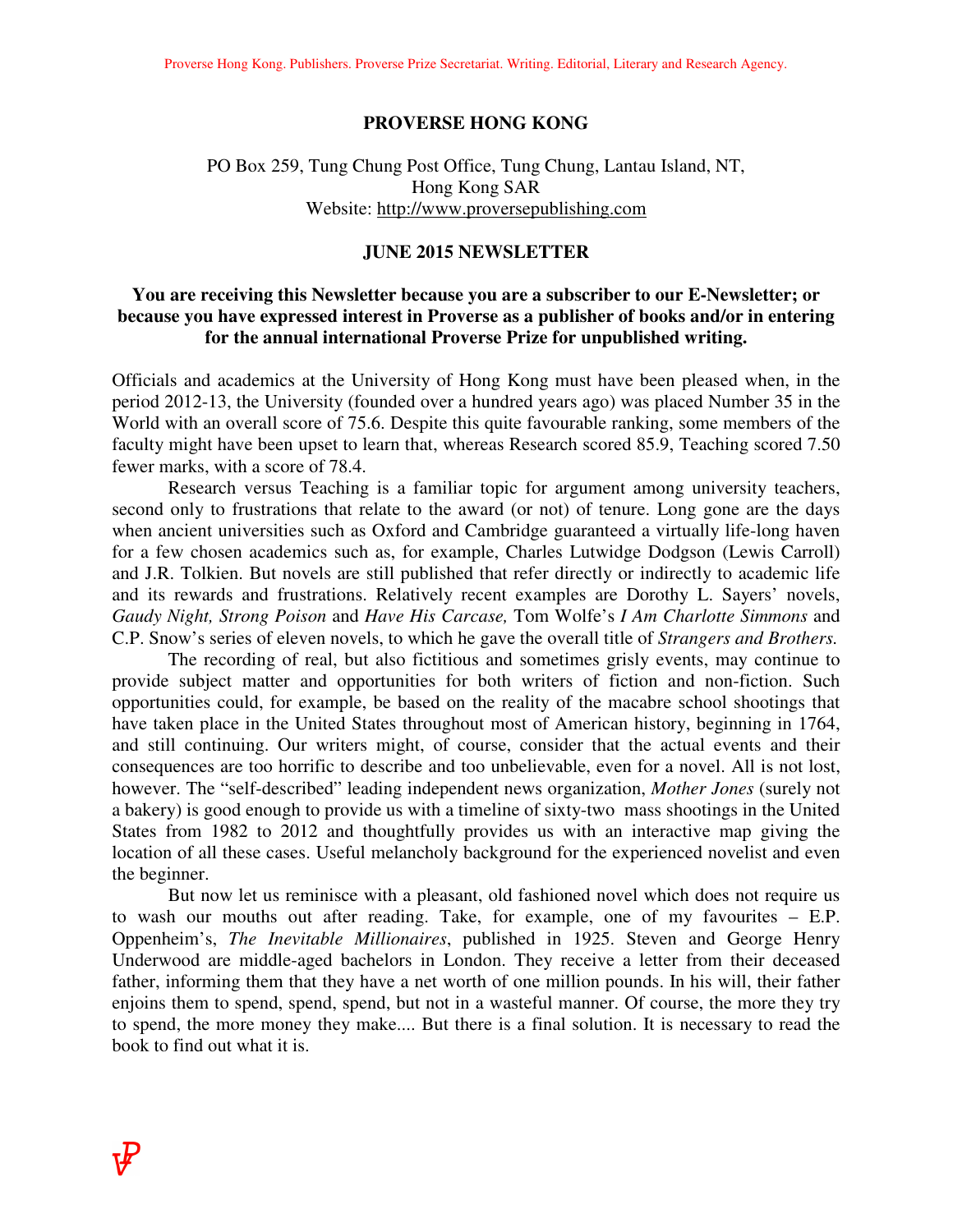# **NOTES FOR YOUR DIARY: COMING SOON!**

**Proverse Managing Director, Verner Bickley, well-experienced educator and chairman of the English Speaking Union (Hong Kong) will read** from his five-book graded poetry anthology (which also contains performance and teaching notes), *Poems to Enjoy*, at Dymocks Bookstore and Café, Shop 104B, 1/F Block A, DB Plaza, Discovery Bay, Lantau Island, Hong Kong on Saturday, 20th June. This is a free event and all are welcome! Registration is not essential. However, if you are bringing children with you, please email dymocksdbay@gmail.com with the number and age(s) of the children, or you may visit the store to provide this information. Saturday, 20 June, 2.30pm - 3.30pm Dymocks Bookstore and Café, Discovery Bay, Lantau Island, Hong Kong.

Travel information for those who may not have come to Discovery Bay before

You may come by ferry (from Ferry Pier Number 3, Hong Kong side); frequency about every 30 minutes. OR you may come by MTR to Sunny Bay station, where you should change to a bus that will take you to DB Plaza (the terminus).

It is an interesting place to visit and here you have an incentive to do so! It is also the Dragon Boat Festival and the Discovery Bay events are scheduled to take place from 10.30am to 6.00pm. This may mean that you should leave earlier than you otherwise would have done, as transport may be crowded.

## **FOR THE RECORD**

**The discussion and reading of Andrew S. Guthrie's poetry collection, "Alphabet",** at Kubrick Bookstore and Café, Yaumatei, on Sunday, May 24, was very well attended and enjoyed. Like all Proverse books, *Alphabet* is distributed by the Chinese University of Hong Kong Press (chineseupress.com): on their home page, use their search facility to find the Proverse title you are looking for. *Alphabet* can also be ordered online from many online retailers and indeed also from the Proverse website, proversepublishing.com.

### **Proverse Prize for unpublished writing**

The deadline to submit entries for the international Proverse Prize for unpublished writing 2015 has passed (31 May 2015). All entrants are urged to ensure that their entered work reaches Europe by the deadline for receiving entered work (30 June 2015). (Careful instructions for doing this are given in the online Entry Documents.)

For a period, the Entry Documents and How to Enter guidance for 2015 will remain on the website. If you think you might enter in 2016 or later, we suggest you download these documents now for future reference. Some details may change; but you will have an idea of what the parameters and procedure are.